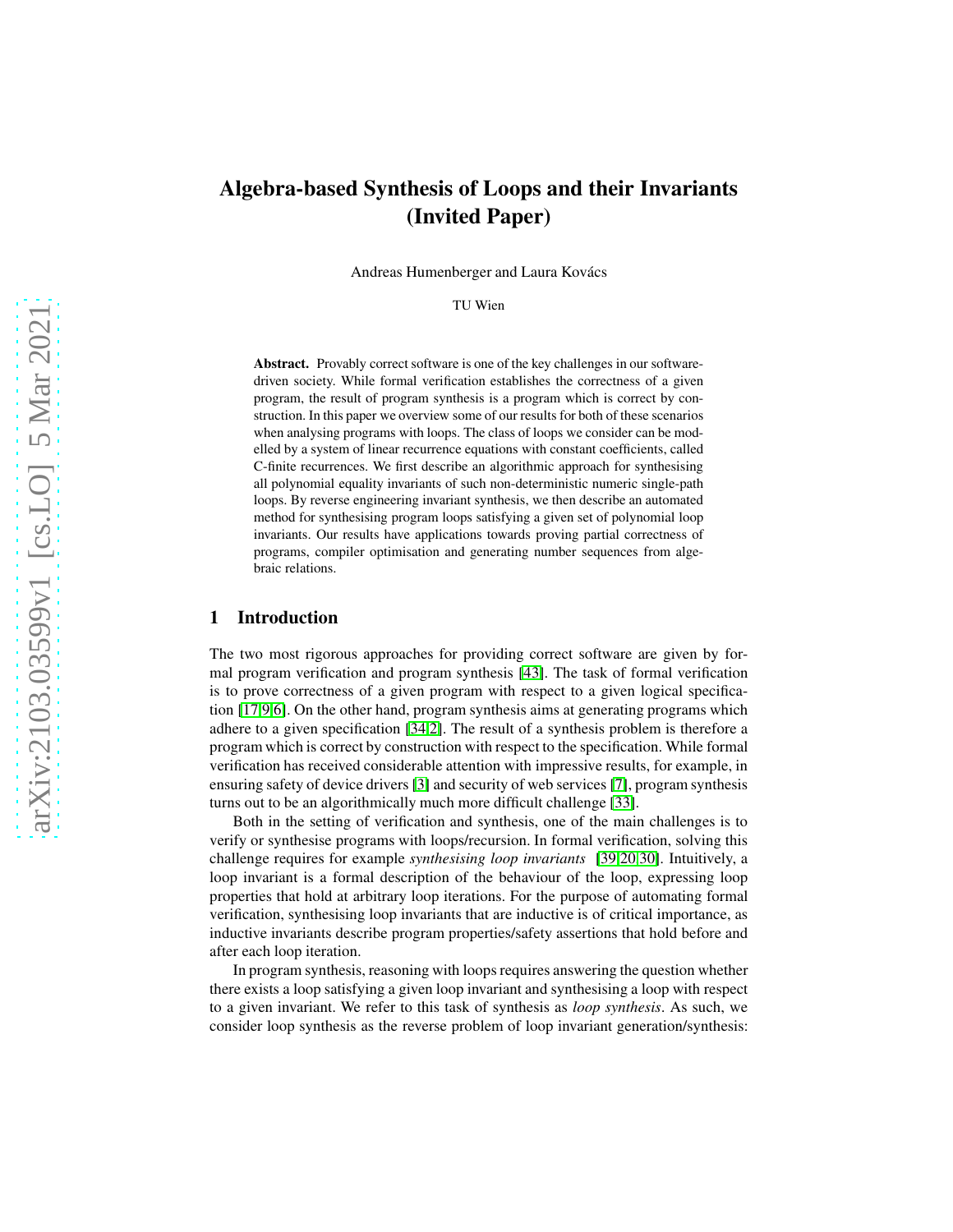<span id="page-1-0"></span>

Fig. 1: Algebra-based synthesis of loops and their invariants.

rather than generating invariants summarising a given loop, we synthesise loops whose summaries are captured by a given invariant property.

In this paper, we overview algebra-based algorithms for automating reasoning about loops and their invariants. The key ingredients of our work come with deriving and solving algebraic recurrences capturing the functional behaviour of loops to be verified and/or synthesised. To this end, we consider additional requirements on the loops to be verified/synthesised, in particular by imposing syntactic constraints on the form of loop expressions. The imposed constraints allow us to reduce the verification/synthesis task to the problem of solving algebraic recurrences of special forms. Here, we mainly focus on loops whose functional summaries are precisely captured by so-called C-finite recurrences [\[27\]](#page-10-4), that is linear recurrences with constant coefficients, for which closed form solutions always exist. We use symbolic summation techniques over C-finite recurrences to compute closed forms and combine these closed forms with additional constraints to ensure that (i) algebraic relations among closed forms yield polynomial loop invariants and (ii) loops synthesised from such polynomial loop invariants implement only affine assignments.

Figure [1](#page-1-0) overviews our approach towards synthesising loops and/or their invariants. In order to generate invariants, we extract a system of C-finite recurrence equations describing loop updates. We then compute the polynomial ideal, called the *polynomial invariant ideal*, containing all polynomial equality invariants of the loop, by using re-currences solving and Gröbner basis computation [\[4\]](#page-9-4). Any polynomial invariant of the given loop is then a logical consequence of the polynomials from the computed polynomial ideal basis [\[31\]](#page-10-5). On the other hand, for loop synthesis, we take a basis of the polynomial invariant ideal generated by given polynomial loop invariants and construct a polynomial constraint problem. This constraint problem precisely characterises the set of all C-finite recurrence systems for which the given polynomial invariants yield algebraic relations among the induced C-finite number sequences. Every solution of the constraint problem gives thus rise to a system of C-finite recurrence equations, which is then turned into a loop for which the given polynomial relations are loop invariants [\[23\]](#page-10-6).

In the rest of this paper, we first motivate our results on examples for invariant and loop synthesis (Section [2\)](#page-2-0). We then report on algebra-based approaches for invariant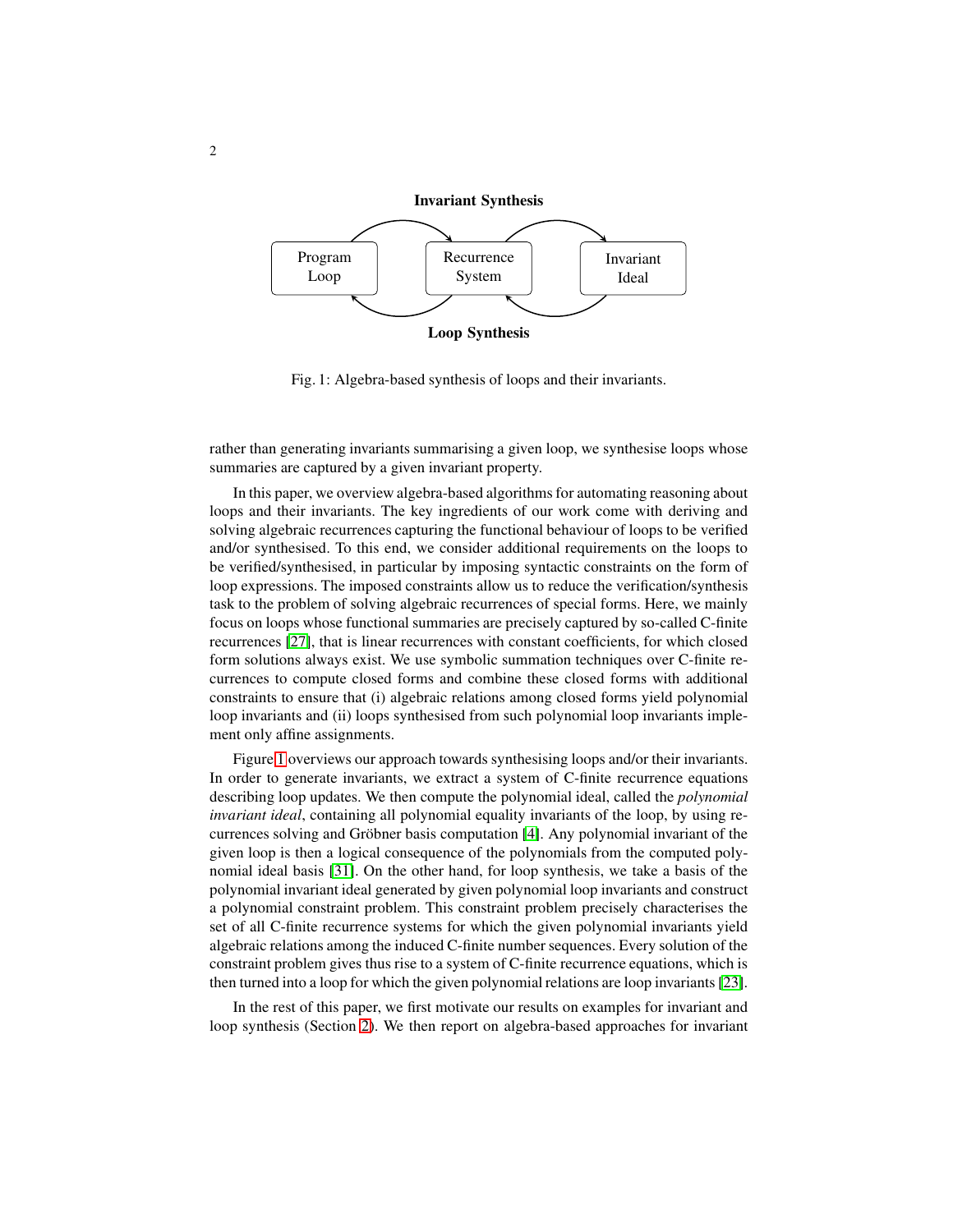```
requires N > 0(x, y, z) \leftarrow (0, 0, 0)while y < N do
  x \leftarrow x + z + 1z \leftarrow z + 2y \leftarrow y + 1end
<u>ensures</u> x = N^2requires N > 0(x, y) \leftarrow (0, 0)while y < N do
                                                           x \leftarrow x + 2y + 1y \leftarrow y + 1end
                                                         <u>ensures</u> x = N^2
```
(a) Invariant synthesis for partial correctness. (b) Loop synthesis to "optimize" Figure [2a.](#page-2-1)

Fig. 2: Motivating example for invariant and loop synthesis.

generation (Section [3\)](#page-3-0) and loop synthesis (Section [4\)](#page-5-0), by summarising our main results published at [\[31](#page-10-5)[,23\]](#page-10-6).

## <span id="page-2-0"></span>2 Motivating Examples for Synthesising Invariants and Loops

*Loop Invariant Synthesis.* Verifying safety conditions and establishing partial correctness of programs is one use case of invariant generation. Consider for example the program in Figure [2a,](#page-2-1) annotated with pre- and post-conditions specified respectively by the requires and ensures constructs. The program of Figure [2a](#page-2-1) is clearly safe as the post-condition is satisfied when the loop is exited. However, to prove program safety we need additional loop properties, i.e. inductive loop invariants, that hold at any loop iteration. It is not hard to derive that after any iteration  $n$  of the loop (assuming  $0 \le n \le N$ , the linear invariant relation  $y \le N$  holds. It is also not hard to argue that, upon exiting the loop, the value of  $y$  is  $N$ . However, such properties do not give us much information about the (integer-valued) program variable  $x$ . For proving program safety, we need to derive loop invariants relating the values of  $x, y, z$  at an arbitrary loop iteration n. Our work in [\[31\]](#page-10-5) generates such loop invariants by computing the polynomial ideal  $I = \langle x - y^2, z - 2y \rangle$  as the so-called *polynomial invariant ideal*. The conjunction  $x = y^2 \land z = 2y$  of the polynomial relations corresponding to the basis polynomials of I is an inductive loop invariant, which together with the invariant  $y \leq N$  is sufficient to prove partial correctness of Figure [2a.](#page-2-1)

*Loop Synthesis.* One use case of loop synthesis is program optimisation. To reduce execution time spent within loops, compiler optimisation techniques, such as strength reduction [\[8\]](#page-9-5), aim at replacing expensive loop operations with semantically equivalent but less expensive operations and/or reducing the number of loop variables used within loops. The burden of program optimisation in the presence of loops comes however with identifying inductive loop variables and invariants to be used for loop optimisation. Coming back to the loop in Figure [2a,](#page-2-1) as argued before,  $x = y^2 \wedge z = 2y \wedge y \le N$ is a loop invariant of Figure [2a.](#page-2-1) Moreover, only  $x = y^2$  is already a loop invariant of Figure [2a.](#page-2-1) Our loop synthesis procedure can be used to synthesise the affine loop of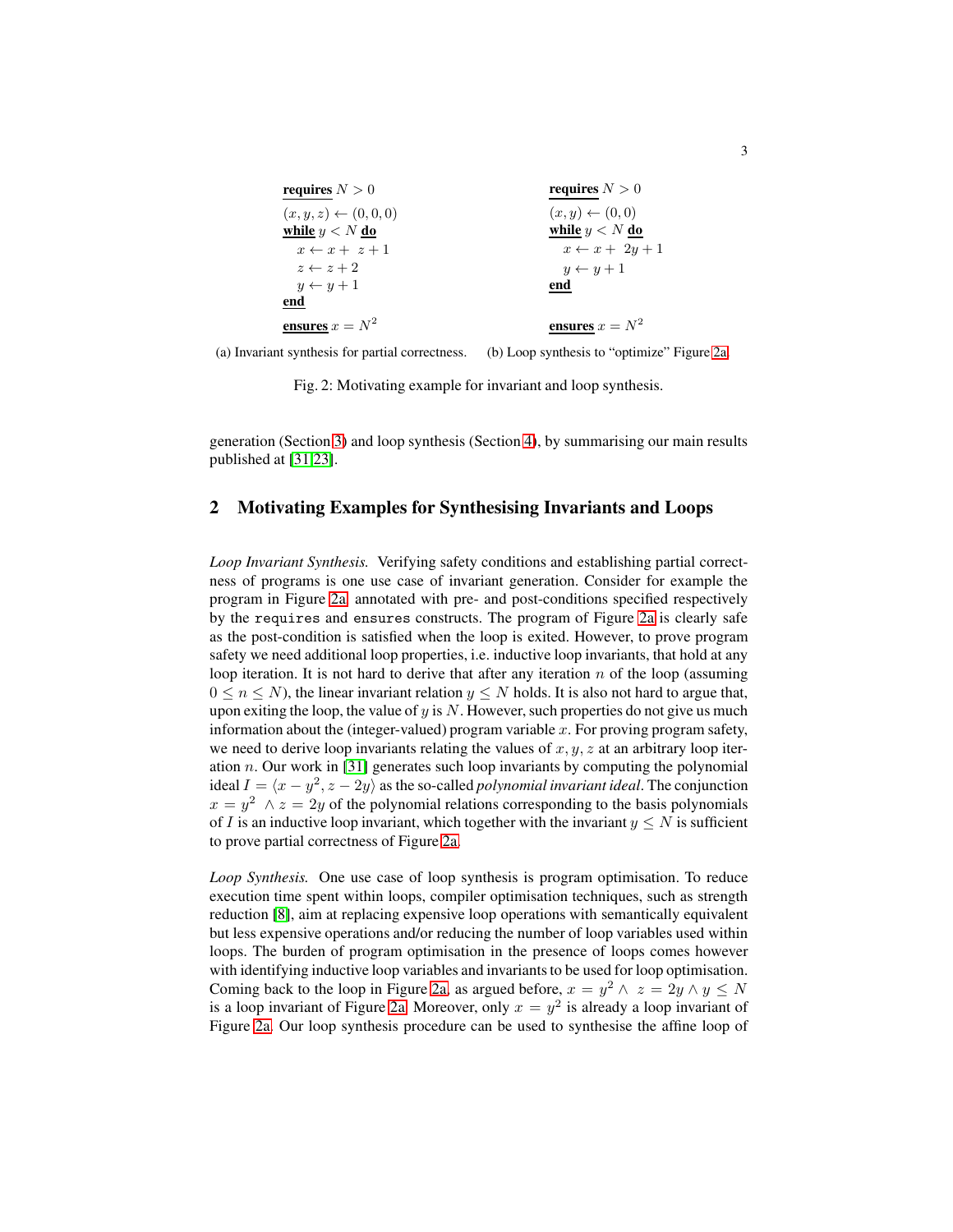<span id="page-3-1"></span>

Fig. 3: Program repair via loop synthesis. Figures [3b-3c,](#page-3-1) corresponding also to the pro-grams of Figures [2a-2b,](#page-2-1) are revised versions of Figure [3a](#page-3-1) such that  $x = y^2$  is an invariant of Figures [3b-3c.](#page-3-1)

Figure [2b](#page-2-1) from the polynomial invariant  $x = y^2$ , such that the synthesised loop uses less variables and arithmetic operations than Figure [2a.](#page-2-1) Note that program repair can also be considered as an instance of program optimisation: while maintaining a given polynomial loop invariant, the task is to revise and repair a given program such that it satisfies the given invariant. Our synthesis approach therefore also provides a solution to program repair, as illustrated in Figure [3.](#page-3-1)

### <span id="page-3-0"></span>3 Algebra-based Synthesis of Loop Invariants

*Overview of state-of-the-art.* One of the most related approaches to our work in automating the synthesis of polynomial loop invariants comes with the seminal work of [\[14\]](#page-10-7), where a method for refining a user-given partial invariant was introduced to prove partial correctness of a given program. One of the first fully automatic invariant generation procedures was then given by [\[26\]](#page-10-8) for inferring affine relations within affine programs. Since then, loop invariant generation was intensively studied and the level of automation and expressivity with respect to programs and their invariants steadily increased. Here we overview the most related techniques to our work.

The approach of [\[35\]](#page-11-4) generalised [\[26\]](#page-10-8) and provided a method for computing all polynomial equality relations for affine programs up to an a priori fixed degree. Recently, [\[18\]](#page-10-9) constructively proved that the set of all polynomial equality invariants is computable for affine programs.

The works of [\[40\]](#page-11-5) and [\[11\]](#page-10-10) fix a polynomial template invariant and derive a constraint problem that encodes properties of loop invariants, such as inductiveness. These constraint problems are then solved by linear or polynomial algebra. The methods of [36] and [38] use abstract interpretation in combination with Gröbner bases computations for computing polynomial invariants of bounded degree. In [\[5\]](#page-9-6), the abstract interpretation approach from [36] and the constraint-based approach from [\[40\]](#page-11-5) is combined, yielding a procedure for computing invariants of bounded degree without resorting to Gröbner bases.

The techniques in [\[12,](#page-10-11)[28,](#page-10-12)[30,](#page-10-3)[29\]](#page-10-13) approximate an arbitrary loop by a single-path loop and then apply recurrence solving to infer nonlinear invariants. They include guards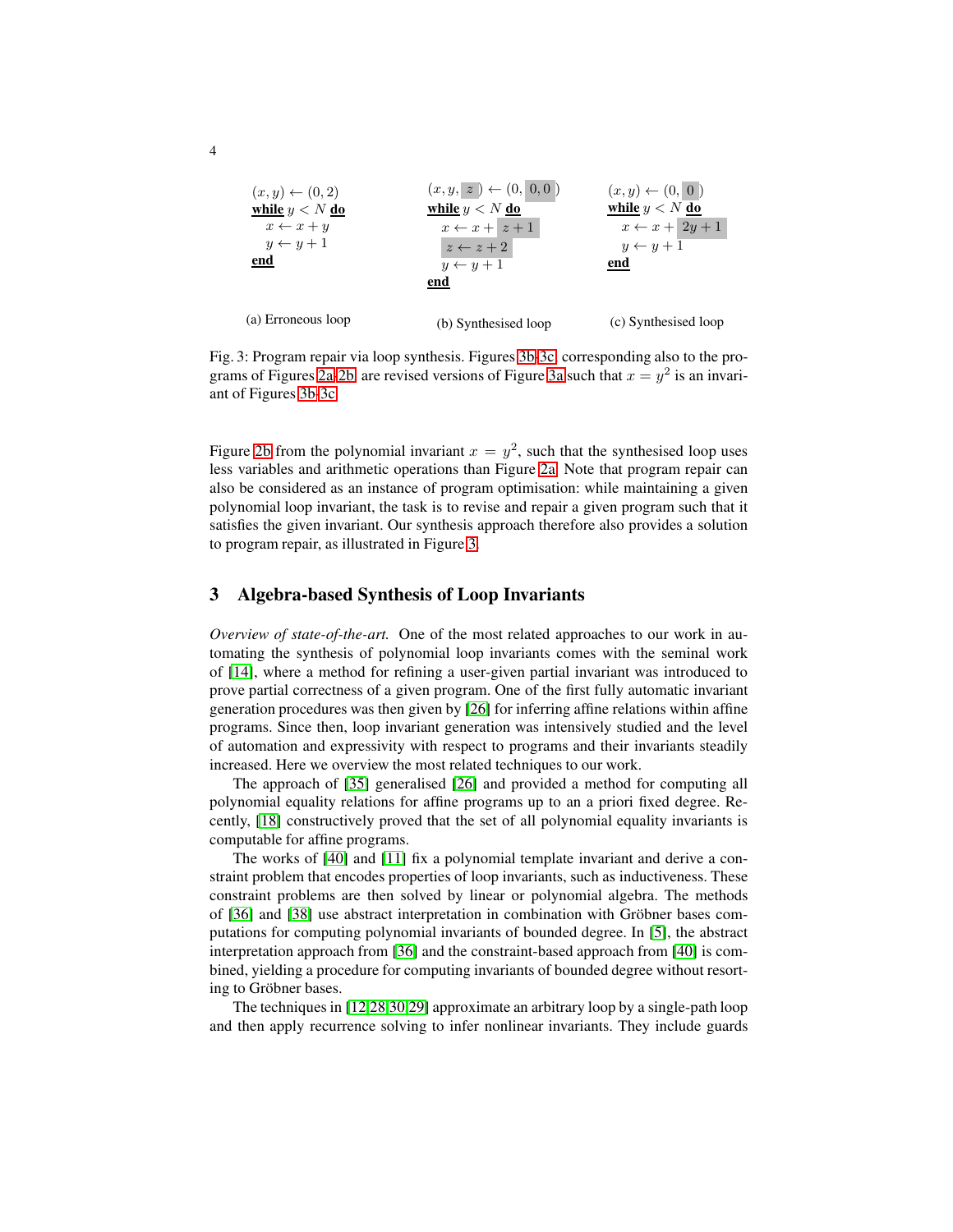in loops and conditionals in their reasoning, and are also able to infer inequalities as loop invariant. A data-driven approach to invariant generation is given in [41] using the guess-and-check methodology. Linear algebra is used to guess candidate invariants from data generated by concrete program executions where an upper bound on the polynomial degree of the candidate is user-given. An SMT solver is then used to validate the candidates with respect to the properties of loop invariants. If this is not the case, then the candidate is refined based on the output of the SMT solver.

Our work for invariant generation does neither use abstract interpretation nor constraint solving, and does not fix an a priori bound on the degree of the polynomial invariants to be synthesised. Instead, we restrict the class of loops our work can handle to non-deterministic loops whose loop updates yield special classes of algebraic recurrences in the loop counter, and hence we cannot handle loops with arbitrary nestedness as in [\[30\]](#page-10-3). We rely on results of [\[39\]](#page-11-3) proving that the set of all polynomial equality invariants for a given (non-deterministic) loop forms a polynomial ideal. In [\[31\]](#page-10-5), we use the ideal-theoretic result of [\[39\]](#page-11-3) and compute all polynomial invariants of the class of non-deterministic loops that can be modelled by C-finite recurrence equations. Our results can further be extended to more complex recurrences equations by allowing restricted multiplications, and hence restricted classes of linear recurrences with polynomial coefficients, among loop variables - as detailed in [\[20](#page-10-2)[,22\]](#page-10-14).

*Algebra-based synthesis of loop invariants.* We now summarise our algebra-based algorithm for synthesising polynomial loop invariants. To this end, we define our task of loop invariant synthesis as follows:

#### LOOP INVARIANT SYNTHESIS

- Given: A non-deterministic single-path loop  $\mathcal L$  with program variables  $x$  such that each variable from x induces a C-finite number sequence in  $\mathcal{L}$ ;
- Generate: A polynomial ideal I of all polynomials  $p(x)$  such that  $p(x) = 0$  is a loop invariant of  $\mathcal{L}$ .

The main steps of our algorithm for loop invariant synthesis are as follows:

- 1. The non-deterministic single-path loop  $\mathcal L$  is transformed into the regular expression  $\pi^*$ , where  $\pi$  is the block of assignments from the loop body of  $\mathcal L$  and  $\pi^*$  denotes an arbitrary number of executions of  $\pi$ .
- <span id="page-4-0"></span>2. We extract a system of C-finite recurrence equations for  $\pi^*$ , by describing the Cfinite number sequences for each program variable  $x_i \in \mathbf{x}$  of  $\mathcal{L}$  via a C-finite recurrence equation. To this end, we write  $x_i(n)$  to denote the value of the program variable  $x_i \in \mathbf{x}$  at an arbitrary loop iteration  $n \geq 0$  as well as to refer to the number sequence  $x_i(n)$  induced by the values of  $x_i$  at arbitrary loop iterations  $n \geq 0$ .
- 3. We solve the resulting C-finite recurrences of  $\pi^*$ , yielding a functional representation of values of  $x_i(n)$  depending only on n and some initial values.
- 4. As a result, we derive closed forms  $x_i(n) = f_i(n)$ , where  $f_i$  are linear combinations of polynomial and exponential expressions in  $n$ . We also compute algebraic relations  $a_i(n)$  as valid polynomial relations among exponential expressions in n.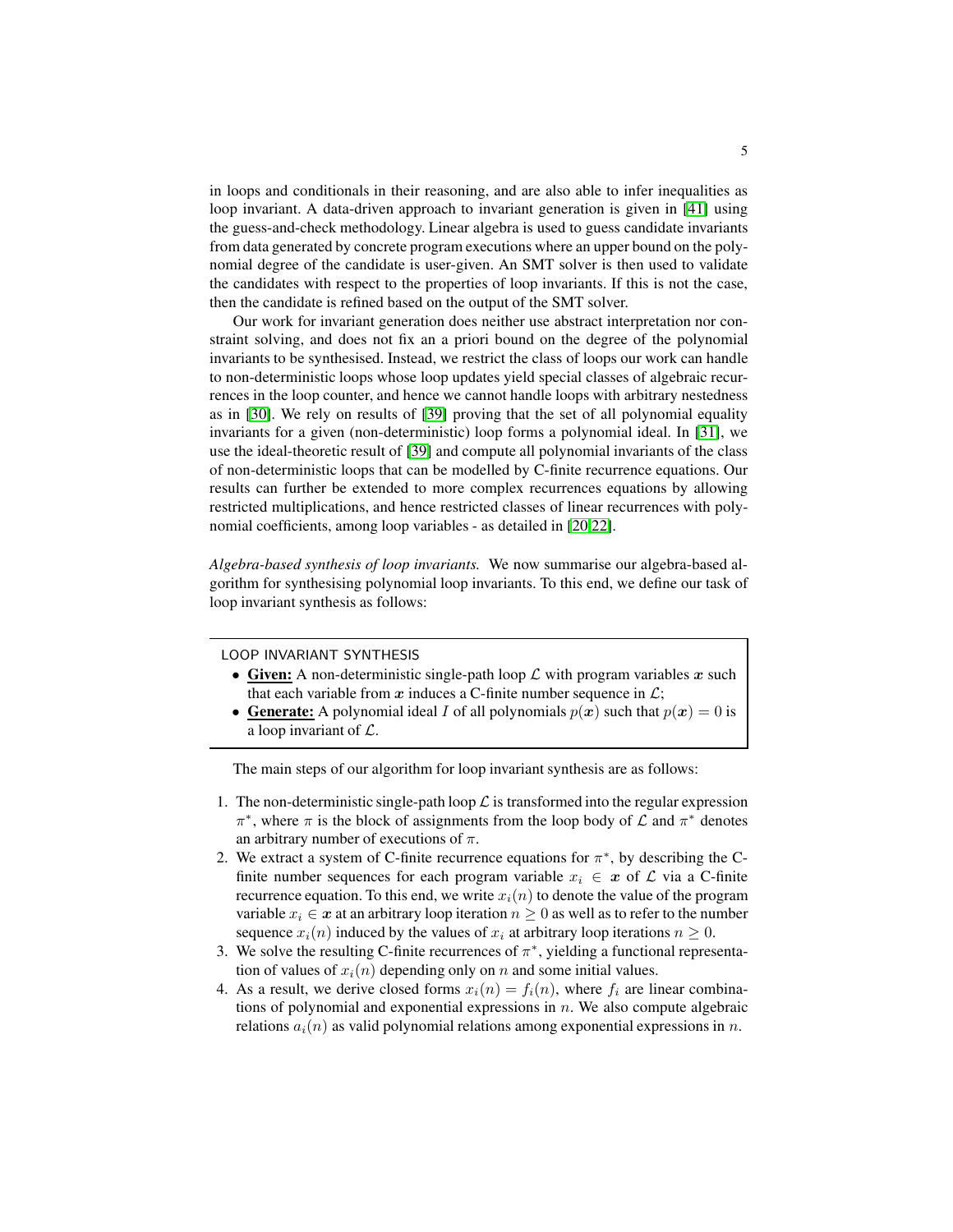5. A polynomial ideal I of all polynomials  $p(x)$  such that  $p(x) = 0$  is a loop invariant of  $\mathcal L$  is then computed by using Gröbner basis computation to eliminate n from the ideal generated by  $\langle x_i-f_i(n), a_i(n)\rangle$ . The ideal I is called the *polynomial invariant ideal* of L.

*Example 1 (Loop invariant synthesis).* We illustrate our algorithm for loop invariant synthesis on the loop of Figure [2a.](#page-2-1) The loop guard of Figure [2a](#page-2-1) is ignored. Using matrix notation, the block  $\pi$  of loop body assignments induces the following coupled system of C-finite recurrence equations for  $\pi^*$ , with  $n \geq 0$ :

$$
\begin{pmatrix} x(n+1) \\ z(n+1) \\ y(n+1) \end{pmatrix} = \begin{pmatrix} 2 & 0 & 1 \\ 0 & 1 & 0 \\ 0 & 0 & 1 \end{pmatrix} \begin{pmatrix} x(n) \\ z(n) \\ y(n) \end{pmatrix} + \begin{pmatrix} 1 \\ 2 \\ 1 \end{pmatrix}
$$

The closed form solutions of the above recurrence system are given by

$$
\begin{cases}\nx(n) = x(0) + n^2 \\
z(n) = z(0) + 2n \\
y(n) = y(0) + n\n\end{cases}
$$

with  $x(0) = 0$ ,  $y(0) = 0$  and  $z(0) = 0$  from the initial value assignments of Figure [2a.](#page-2-1) By eliminating n from  $\langle x - n^2, z - 2n, y - n \rangle$ , we derive the polynomial invariant ideal  $I = \langle x - y^2, z - 2y \rangle$  of  $\pi^*$ , yielding the polynomial loop invariant  $x = y^2 \wedge z = 2y$ .

*Automation and Implementation.* Our algorithm for loop invariant synthesis is fully automated within the open-source Julia package Aligator, which is available at:

```
https://github.com/ahumenberger/Aligator.jl.
```
For experimental summary and comparisons with other tools, in particular with [\[30\]](#page-10-3), we refer to [\[21,](#page-10-15)[19\]](#page-10-16).

## <span id="page-5-0"></span>4 Algebra-based Synthesis of Loops

*Overview of state-of-the-art.* The classical setting of program synthesis has been to synthesise programs from proofs of logical specifications that relate the inputs and the outputs of the program [\[34\]](#page-11-1). Thanks to recent successful trends in formal verification based on automated reasoning [\[10,](#page-10-17)[32\]](#page-10-18), this traditional view of program synthesis has been refined to the setting of syntax-guided synthesis (SyGuS) [\[2\]](#page-9-1). In addition to logical specifications, SyGuS approaches consider further constraints on the program template to be synthesised, limiting thus the search space of possible solutions. A wide range of efficient applications of SyGuS have so far emerged, for example programming by examples [\[16\]](#page-10-19), component-based synthesis [24] with learning [\[13\]](#page-10-20) and sketching [\[37\]](#page-11-6).

Most synthesis approaches exploit counterexample-guided synthesis [\[2](#page-9-1)[,42](#page-11-7)[,13](#page-10-20)[,37\]](#page-11-6) within the SyGuS framework. These methods take input-output examples satisfying a given property and synthesise a candidate program that is consistent with the given inputs. Correctness of the candidate program with respect to the given property is then

6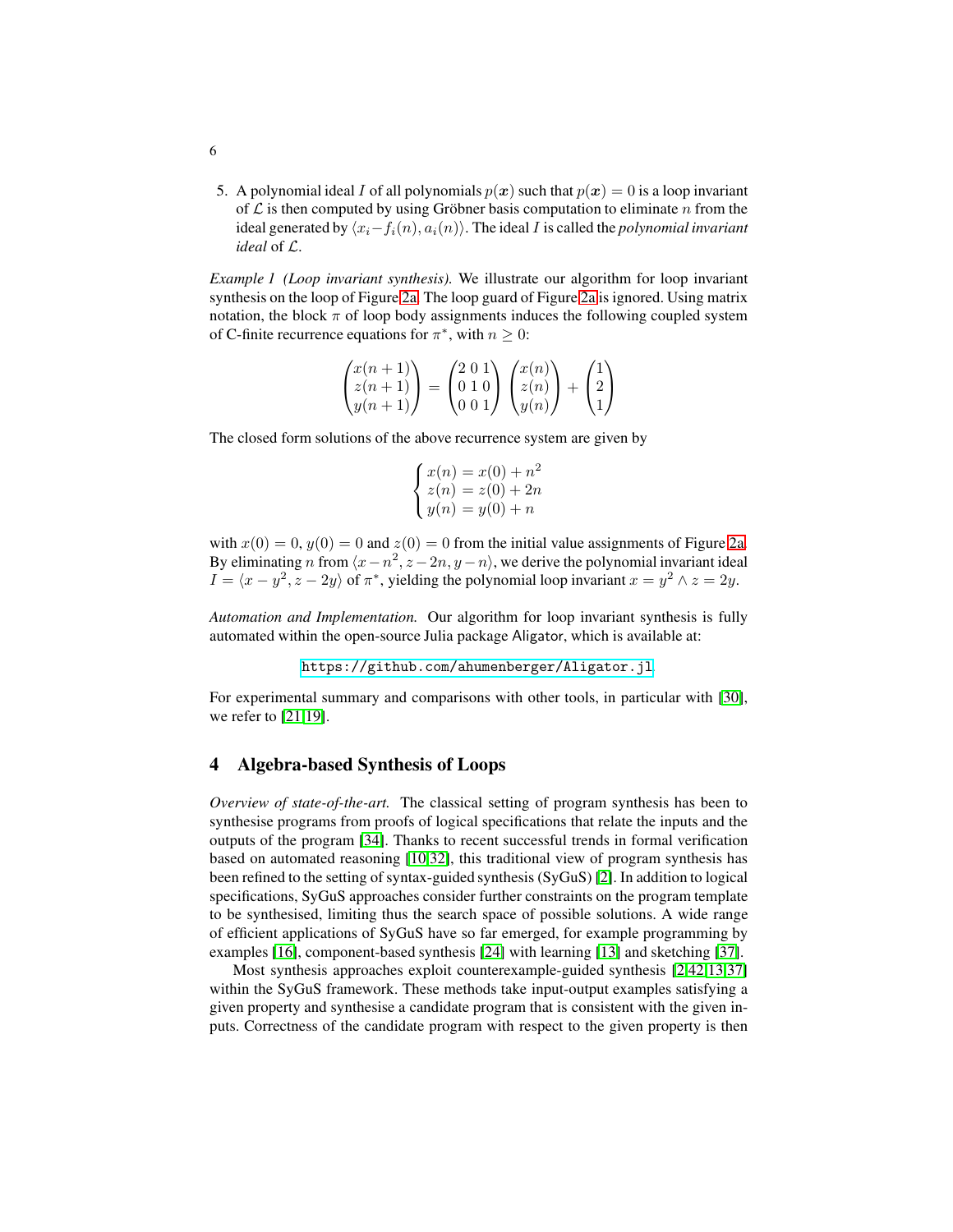checked using formal verification, in particular using SMT-based reasoning. Whenever verification fails, a counterexample violating the given property is generated as an additional input and a new candidate program is generated. Our work does not use an iterative refinement of the input-output values satisfying a given property  $p(x) = 0$ . Rather, we consider a precise characterisation of the solution space of loops with invariant  $p(x) = 0$  to describe all, potentially infinite input-output values of interest. Similarly to sketches [\[42,](#page-11-7)[37\]](#page-11-6), we consider loop templates restricting the search for solutions to synthesis. Yet, our templates support non-linear arithmetic, which is not yet the case in [\[37,](#page-11-6)[13\]](#page-10-20).

The programming by example approach of [\[15\]](#page-10-21) learns programs from input-output examples and relies on lightweight interaction to refine the specification of programs to be synthesised. The approach has further been extended in [\[25\]](#page-10-22) with machine learning, allowing to learn programs from just one (or even none) input-output example by using a simple supervised learning setup. Program synthesis from input-output examples is shown to be successful for recursive programs [\[1\]](#page-9-7), yet synthesising loops and handling non-linear arithmetic is not yet supported by this line of research. Our work precisely characterises the solution space of all loops to be synthesised by a system of algebraic recurrences and does not use statistical models supporting machine learning.

To the best of our knowledge, existing synthesis approaches are restricted to linear invariants, see e.g. [\[43\]](#page-11-0), whereas our work supports loop synthesis from non-linear polynomial properties. We note that many interesting program properties can be best expressed using non-linear arithmetic, for example programs implementing powers (see e.g. Figure [2\)](#page-2-1), square roots and/or Euclidean divison require non-linear invariants.

*Algebra-based synthesis of loops.* Our work in [\[23\]](#page-10-6) addresses the challenging task of loop synthesis, by relying on algebraic recurrence equations and constraint solving over polynomials. Following the SyGuS setting, we consider additional requirements on the loop to be synthesised and define the task of loop synthesis as follows:

#### LOOP SYNTHESIS

- Given: A polynomial ideal I containing polynomials  $p(x)$  over a set x of variables;
- Generate: A loop  $\mathcal L$  with program variables  $x$  such that
	- (i)  $p(x) = 0$  is an invariant of  $\mathcal L$  for every  $p \in I$ , and
	- (ii) each variable from x in  $\mathcal L$  induces a C-finite number sequence.

The main steps of our loop synthesis algorithm are summarised below.

- 1. We take a basis  $B$  of the polynomial invariant ideal  $I$  as our input.
- 2. We fix a non-deterministic loop template  $T$  whose loop updates define a C-finite recurrence system template S, over variables x and of size s. If not specified, the size s of S is considered to be the number of variables in  $x$ .
- 3. We construct a polynomial constraint problem (PCP) which can be divided into two clause sets  $C_1$  and  $C_2$ . The first set  $C_1$  describes the closed form solutions of the C-finite recurrence system  $S$ . To this end, we exploit properties of C-finite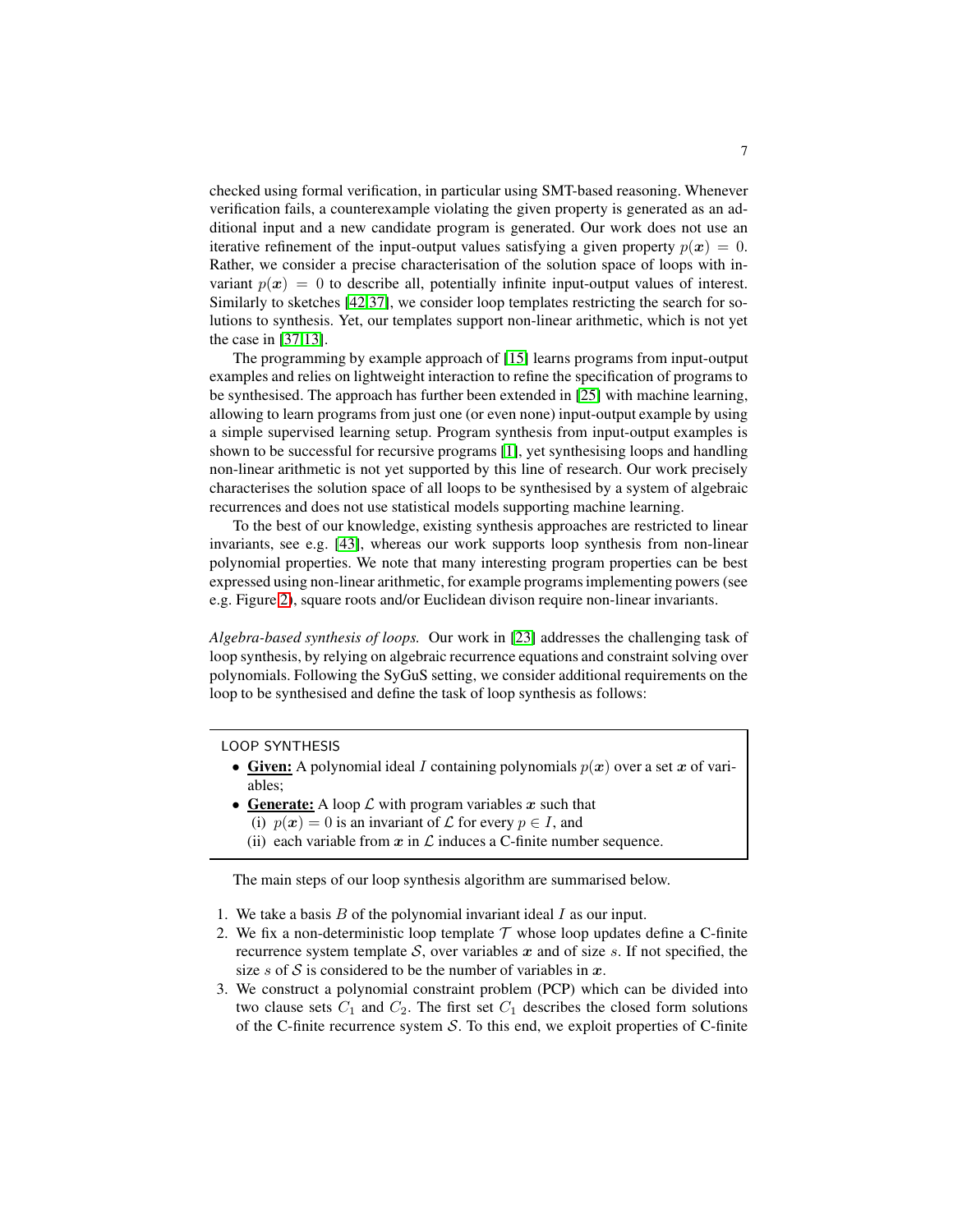recurrences and define templates for the closed forms of  $x$  by ensuring a one-to-one correspondence between the recurrence template  $S$  and the closed form templates of x. Intuitively, the clause set  $C_1$  mimics the procedure for computing the closed forms for the recurrence system  $S$ . The second clause set  $C_2$  of our PCP makes sure that, for every  $p \in B$ ,  $p(x)$  is an algebraic relation for the closed form templates of x. Since B is a basis of I it follows that  $p(x) = 0$  for all  $p \in I$ . The solution space of our PCP  $C_1 \wedge C_2$  captures thus the set of all C-finite recurrence systems of the form S such that  $p(x(n)) = 0$  holds for all  $n \ge 0$  and for all  $p \in I$ , where  $x(n)$ denotes the number sequences induced by the loop variables in  $x$  (as discussed on page [5\)](#page-4-0).

4. By solving our PCP, we derive C-finite recurrence systems of the form  $S$ . These instances of  $S$  can however be considered as non-deterministic programs with simultaneous updates. Thus, any C-finite recurrence system solution of our PCP can directly be translated into a non-deterministic loop  $\mathcal L$  with sequential updates, by introducing auxiliary variables. Solving our PCP yields therefore a solution to our task of loop synthesis.

In [\[23\]](#page-10-6), we prove that our approach to loop synthesis is both sound and complete. By completeness we mean, that if there is a loop  $\mathcal L$  with at most s variables satisfying the invariant  $p(x) = 0$  such that the loop body meets the C-finite syntactic requirements of S, then this loop  $\mathcal L$  is synthesised by our method. As show-cased by Figure [3,](#page-3-1) given a loop invariant  $p(x) = 0$ , one can synthesise a potentially infinite set of loops such that each loop (i) has  $p(x) = 0$  as its invariant and (ii) is "better" with respect to a userdefined preference/measure. Our loop synthesis approach can thus be used to synthesise loops with respect to some pre-defined measure.

*Example 2 (Loop invariant synthesis).* We illustrate our algorithm for loop synthesis on Figure [2b.](#page-2-1) To this end, we are interested in synthesising loops from the non-linear polynomial relation  $x = y^2$ . The invariant we consider is therefore  $p(x, y) = x - y^2 = 0$ .

We start by (initially) setting  $s = 2$  and defining a loop template  $\mathcal T$  of the form

<span id="page-7-0"></span>
$$
(x, y) \leftarrow (a_1, a_2)
$$
  
\n**while** true **do**  
\n
$$
x \leftarrow b_{11}x + b_{12}y + b_{13}
$$
  
\n
$$
y \leftarrow b_{21}x + b_{22}y + b_{23}
$$
  
\n**end** (1)

where the  $a_i$  and  $b_{ij}$  are rational-valued symbolic constants. By denoting with  $n \geq 0$ the loop counter, the loop body of [\(1\)](#page-7-0) can then be modeled by the following C-finite recurrence system:

<span id="page-7-1"></span>
$$
\begin{pmatrix} x(n+1) \\ y(n+1) \end{pmatrix} = \begin{pmatrix} b'_{11} & b'_{12} \\ b'_{21} & b'_{22} \end{pmatrix} \begin{pmatrix} x(n) \\ y(n) \end{pmatrix} + \begin{pmatrix} b'_{13} \\ b'_{23} \end{pmatrix},
$$
\n(2)

where  $x(n)$  and  $y(n)$  represent the values of variables x and y at iteration n (as dis-cussed on page [5\)](#page-4-0), with  $x(0) = a_1$  and  $y(0) = a_2$ . Note that the values of  $b_{ij}$  and  $b'_{ij}$ might differ as the sequential assignments of [\(1\)](#page-7-0) correspond to simultaneous assignments in the algebraic representation [\(2\)](#page-7-1) of the loop.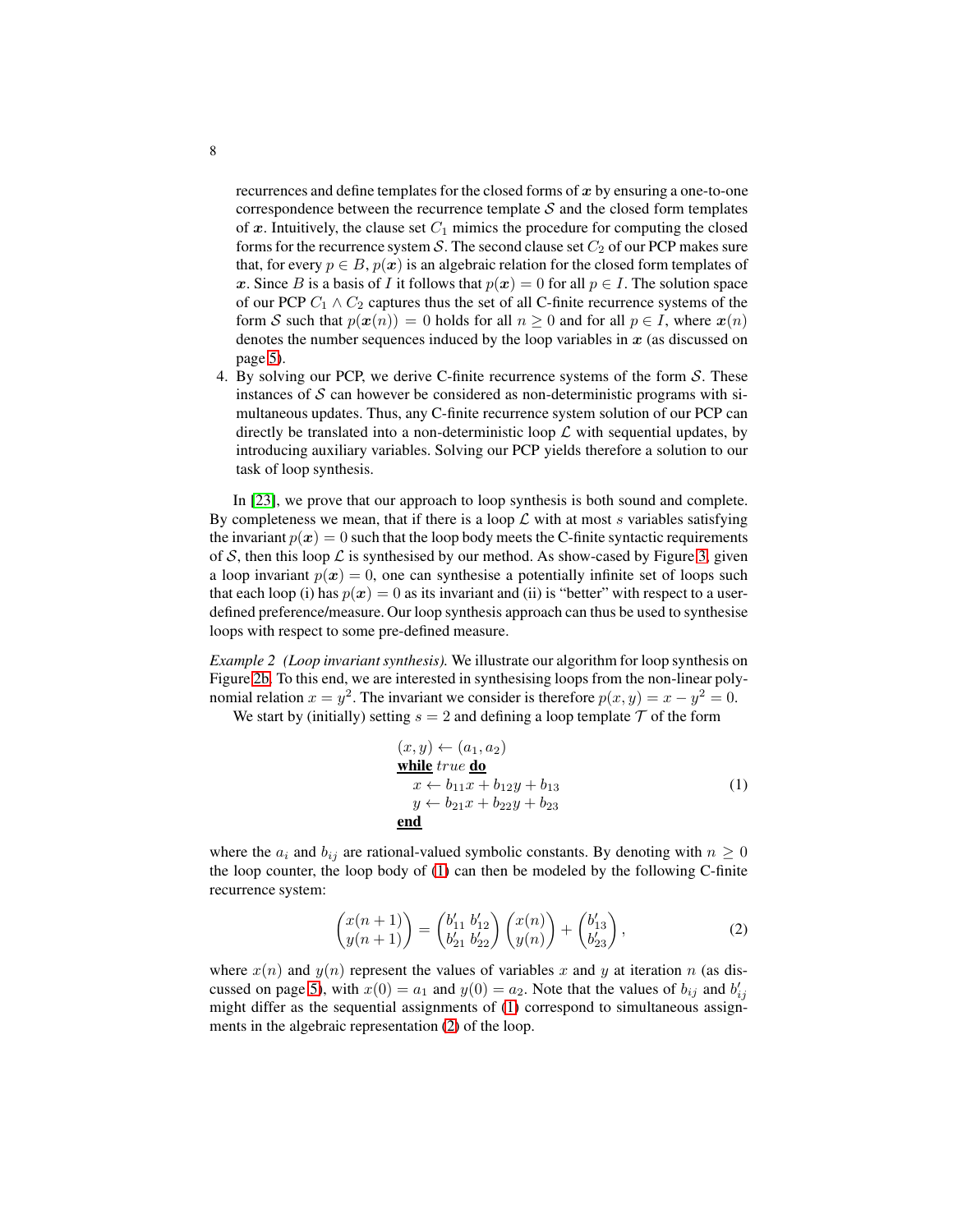We next exploit properties of C-finite recurrences. For simplicity and w.l.o.g, we set up the following closed form templates for  $x(n)$  and  $y(n)$ :

<span id="page-8-0"></span>
$$
\begin{pmatrix} x(n) \\ y(n) \end{pmatrix} = \begin{pmatrix} c_1 \\ c_2 \end{pmatrix} \omega^n + \begin{pmatrix} d_1 \\ d_2 \end{pmatrix} \omega^n n + \begin{pmatrix} e_1 \\ e_2 \end{pmatrix} \omega^n n^2 \tag{3}
$$

where  $c_i, d_i, e_i$  are rational-valued symbolic constants and  $\omega$  are symbolic algebraic numbers. We then generate the clause set  $C_1$  that ensures that we have a one-to-one correspondence between the number sequences described by the recurrence equations and the closed forms. For making sure that the equation  $x - y^2 = 0$  is indeed a polynomial invariant, we plug the closed form templates [\(3\)](#page-8-0) into the equation, and get

<span id="page-8-1"></span>
$$
c_1\omega^n + d_1\omega^n n + e_1\omega^n n^2 - (c_2\omega^n + d_2\omega^n n + e_2\omega^n n^2)^2 = 0.
$$
 (4)

The above equation [\(4\)](#page-8-1) has to hold for all  $n \in \mathbb{N}$  as  $x - y^2 = 0$  should be a loop invariant. That is, we want to find  $c_1, c_2, d_1, d_2, e_1, e_2$  and  $\omega$  such that [\(4\)](#page-8-1) holds for all  $n \in \mathbb{N}$ . The properties of C-finite number sequences allow us to reduce this  $\exists \forall$  problem containing exponential expressions into a finite set of polynomials

$$
C_2 = \{c_1\omega - c_2^2\omega^2 = 0, d_1\omega - 2c_2d_2\omega^2 = 0,
$$
  

$$
e_1\omega - (2c_2e_2 - d_2^2)\omega^2 = 0, 2d_2e_2\omega^2 = 0, e_2^2\omega^2 = 0\}
$$

In summary, we get a PCP consisting of clause sets  $C_1$  and  $C_2$  containing 27 polynomial constraints over the unknowns  $a_i$ ,  $b'_{ij}$ ,  $c_i$ ,  $d_i$ ,  $e_i$ ,  $\omega$  from [\(1\)](#page-7-0)-[\(3\)](#page-8-0). The solution space of our PCP captures the set of all C-finite recurrence systems of the form [\(2\)](#page-7-1) such that  $x(n) - 2y(n)^2 = 0$  holds for all  $n \ge 0$ . That is, any solution of our PCP yields a loop with an invariant  $x = y^2$ .

Figures [3\(](#page-3-1)b)-(c) illustrate two solutions of the PCP problem of our example: each program of Figure [3\(](#page-3-1)b)-(c) is an instance of [\(1\)](#page-7-0), has  $x - 2y^2 = 0$  as its invariant and can be synthesised using our work. The loop of Figure [3\(](#page-3-1)b), and thus of Figure [2b,](#page-2-1) is synthesised by considering the size s of [\(1\)](#page-7-0) to be 2, whereas Figure  $3(c)$  is computed by increasing the size  $s$  of [\(1\)](#page-7-0) to 3.

*Automation and Implementation.* We implemented our approach to loop synthesis in the new open-source Julia package Absynth, available at

```
https://github.com/ahumenberger/Absynth.jl.
```
Our experiments using academic benchmarks on loop analysis as well as on generating number sequences in algorithmic combinatorics are available in [\[23](#page-10-6)[,19\]](#page-10-16).

## 5 Conclusions

We overviewed algebra-based algorithms for loop invariant synthesis and loop synthesis. The key ingredient of our work comes by modeling loops as algebraic recurrences, in particular by C-finite recurrences. To this end, we consider non-deterministic loops whose loop updates induce C-finite number sequences among loop variables. In the case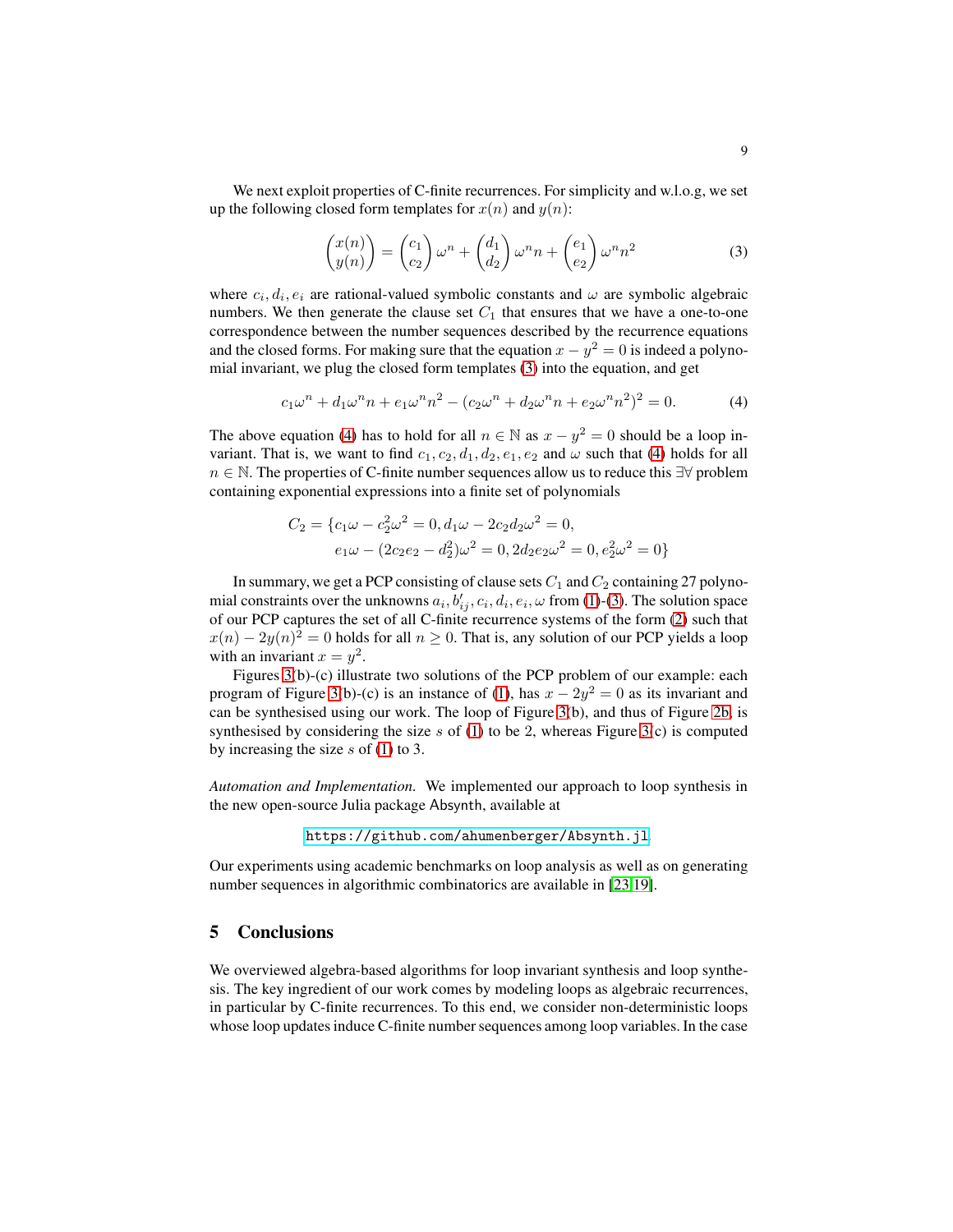of loop invariant synthesis, our work generates the polynomial ideal of all polynomial invariants of such loops by using symbolic summation in combination with properties of polynomial ideals. Extending this approach to (multi-path) loops inducing more complex recurrence equations supporting for example arbitrary multiplications among (some of the) variables is an interesting line for future work. When synthesising loops from polynomial invariants, we use symbolic summation to generate polynomial constraints whose solutions yield loops that exhibit the given invariant. Solving our constraint system requires satisfiability solving in non-linear arithmetic, opening up new directions for SMT-based reasoning with polynomial constraints. For example, we believe searching for solutions over finite domains would improve the scalability of our loop synthesis method. Extending our loop synthesis task to generate loops that are optimal with respect to a user-specified measure is another challenge to further investigate. To this end, understanding and efficiently encoding the best optimisation measures into our approach is an interesting line for future work.

Acknowledgments. We thank Maximillian Jaroschek (TU Wien) for joint work allowing to extend our invariant generation approaches to more complex loops and number sequences. We also thank Sumit Gulwani (Microsoft) and Manuel Kauers (JKU Linz) for valuable discussions on ideas leading to our loop synthesis framework. Practical aspects of our loop synthesis approach and using loop synthesis for strength reduction involve joint work with Nikolaj Bjørner (Microsoft).

We acknowledge funding from the ERC Starting Grant 2014 SYMCAR 639270, the ERC Proof of Concept Grant SYMELS 842066, the Wallenberg Academy Fellowship TheProSE, and the Austrian FWF research project W1255-N23.

## References

- <span id="page-9-7"></span>1. Aws Albarghouthi, Sumit Gulwani, and Zachary Kincaid. Recursive Program Synthesis. In *CAV*, pages 934–950, 2013.
- <span id="page-9-1"></span>2. Rajeev Alur, Rastislav Bodík, Eric Dallal, Dana Fisman, Pranav Garg, Garvit Juniwal, Hadas Kress-Gazit, P. Madhusudan, Milo M. K. Martin, Mukund Raghothaman, Shambwaditya Saha, Sanjit A. Seshia, Rishabh Singh, Armando Solar-Lezama, Emina Torlak, and Abhishek Udupa. Syntax-Guided Synthesis. In *Dependable Software Systems Engineering*, volume 40, pages 1–25. IOS Press, 2015.
- <span id="page-9-2"></span>3. Thomas Ball, Vladimir Levin, and Sriram K. Rajamani. A decade of software model checking with SLAM. *Commun. ACM*, 54(7):68–76, 2011.
- <span id="page-9-4"></span>4. B. Buchberger. An Algorithm for Finding the Basis Elements of the Residue Class Ring of a Zero Dimensional Polynomial Ideal. *J. Symbolic Computation*, 41(3-4):475–511, 2006.
- <span id="page-9-6"></span>5. David Cachera, Thomas P. Jensen, Arnaud Jobin, and Florent Kirchner. Inference of Polynomial Invariants for Imperative Programs: A Farewell to Gröbner Bases. In *SAS*, pages 58–74, 2012.
- <span id="page-9-0"></span>6. Edmund M. Clarke and E. Allen Emerson. Design and Synthesis of Synchronization Skeletons Using Branching-Time Temporal Logic. In *Logics of Programs*, pages 52–71, 1981.
- <span id="page-9-3"></span>7. Byron Cook. Formal Reasoning About the Security of Amazon Web Services. In *CAV*, pages 38–47, 2018.
- <span id="page-9-5"></span>8. Keith D. Cooper, L. Taylor Simpson, and Christopher A. Vick. Operator Strength Reduction. *ACM Trans. Program. Lang. Syst.*, 23(5):603–625, 2001.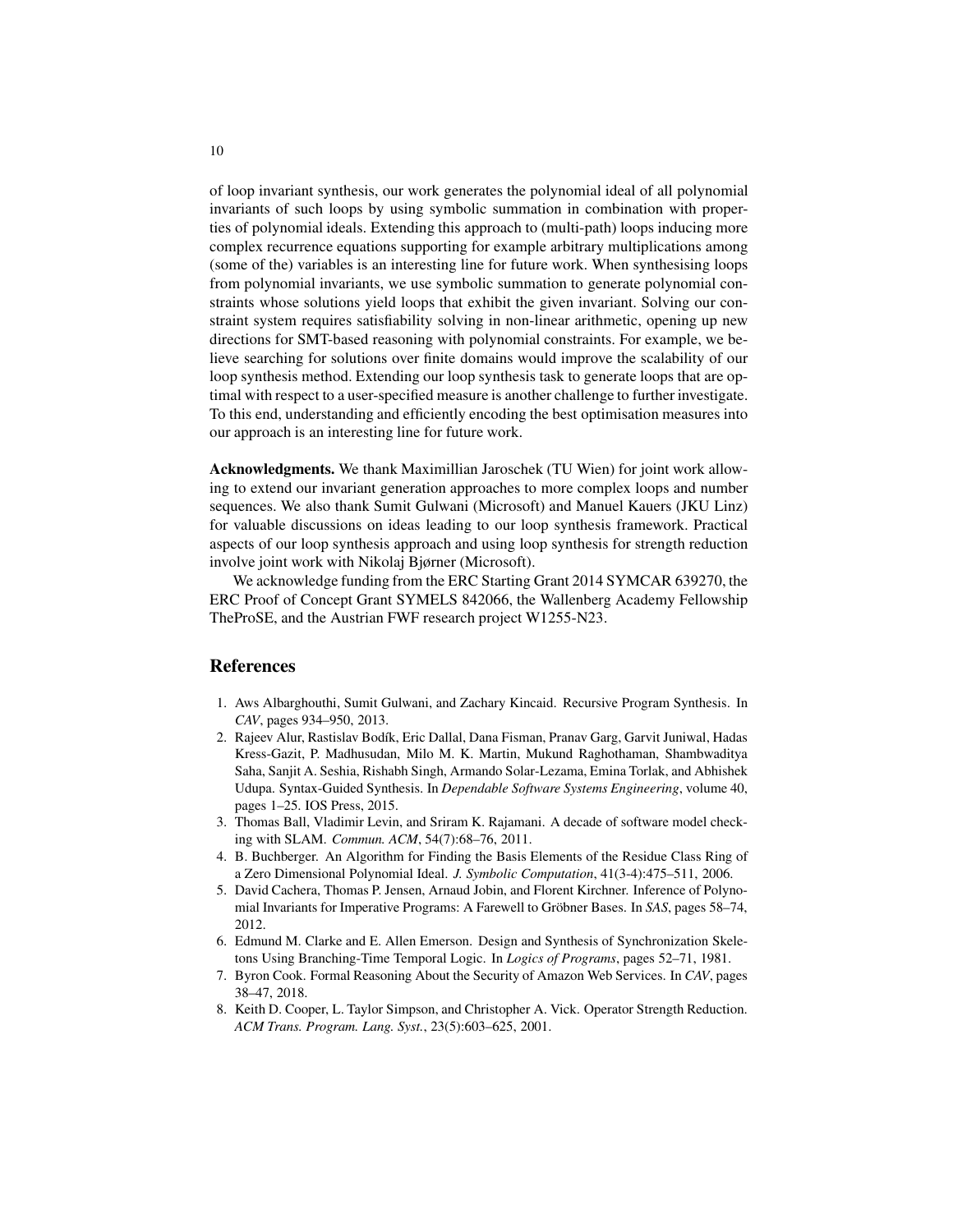- <span id="page-10-1"></span>9. Patrick Cousot and Radhia Cousot. Abstract Interpretation: A Unified Lattice Model for Static Analysis of Programs by Construction or Approximation of Fixpoints. In *POPL*, pages 238–252, 1977.
- <span id="page-10-17"></span>10. Leonardo De Moura and Nikolaj Bjørner. Z3: An Efficient SMT Solver. In *TACAS*, pages 337–340, 2008.
- <span id="page-10-10"></span>11. Steven de Oliveira, Saddek Bensalem, and Virgile Prevosto. Polynomial Invariants by Linear Algebra. In *ATVA*, pages 479–494, 2016.
- <span id="page-10-11"></span>12. Azadeh Farzan and Zachary Kincaid. Compositional Recurrence Analysis. In *FMCAD*, pages 57–64, 2015.
- <span id="page-10-20"></span>13. Yu Feng, Ruben Martins, Osbert Bastani, and Isil Dillig. Program Synthesis Using Conflict-Driven Learning. In *PLDI*, pages 420–435, 2018.
- <span id="page-10-7"></span>14. Steven M. German and Ben Wegbreit. A Synthesizer of Inductive Assertions. *IEEE Trans. Software Eng.*, 1(1):68–75, 1975.
- <span id="page-10-21"></span>15. Sumit Gulwani. Automating String Processing in Spreadsheets using Input-Output Examples. In *POPL*, pages 317–330, 2011.
- <span id="page-10-19"></span>16. Sumit Gulwani. Programming by examples: Applications, algorithms, and ambiguity resolution. In *IJCAR*, pages 9–14, 2016.
- <span id="page-10-0"></span>17. C. A. R. Hoare. An Axiomatic Basis for Computer Programming. *Commun. ACM*, 12(10):576–580, 1969.
- <span id="page-10-9"></span>18. Ehud Hrushovski, Joël Ouaknine, Amaury Pouly, and James Worrell. On Strongest Algebraic Program Invariants. *J. ACM*. To appear.
- <span id="page-10-16"></span><span id="page-10-2"></span>19. Andreas Humenberger. *Algebra-based Loop Reasoning*. PhD thesis, TU Wien, 2021.
- 20. Andreas Humenberger, Maximilian Jaroschek, and Laura Kovács. Automated Generation of Non-Linear Loop Invariants Utilizing Hypergeometric Sequences. In *ISSAC*, pages 221–228, 2017.
- <span id="page-10-15"></span>21. Andreas Humenberger, Maximilian Jaroschek, and Laura Kovács. Aligator.jl - A Julia Package for Loop Invariant Generation. In *CICM*, pages 111–117, 2018.
- <span id="page-10-14"></span>22. Andreas Humenberger, Maximilian Jaroschek, and Laura Kovács. Invariant Generation for Multi-Path Loops with Polynomial Assignments. In *VMCAI*, pages 226–246, 2018.
- <span id="page-10-6"></span>23. Andreas Humenberger, Laura Kovács, and Nikolaj Bjørner. Algebra-based Loop Synthesis. In *iFM*, 2020. To appear.
- 24. Susmit Jha, Sumit Gulwani, Sanjit A. Seshia, and Ashish Tiwari. Oracle-guided Component-Based Program Synthesis. In *ICSE*, pages 215–224, 2010.
- <span id="page-10-22"></span>25. Ashwin Kalyan, Abhishek Mohta, Oleksandr Polozov, Dhruv Batra, Prateek Jain, and Sumit Gulwani. Neural-Guided Deductive Search for Real-Time Program Synthesis from Examples. In *ICLR*, 2018.
- <span id="page-10-8"></span>26. Michael Karr. Affine Relationships Among Variables of a Program. *Acta Informatica*, 6:133– 151, 1976.
- <span id="page-10-4"></span>27. Manuel Kauers and Peter Paule. *The Concrete Tetrahedron - Symbolic Sums, Recurrence Equations, Generating Functions, Asymptotic Estimates*. Texts & Monographs in Symbolic Computation. Springer, 2011.
- <span id="page-10-12"></span>28. Zachary Kincaid, Jason Breck, Ashkan Forouhi Boroujeni, and Thomas W. Reps. Compositional Recurrence Analysis Revisited. In *PLDI*, pages 248–262, 2017.
- <span id="page-10-13"></span>29. Zachary Kincaid, Jason Breck, John Cyphert, and Thomas W. Reps. Closed Forms for Numerical Loops. *PACMPL*, 3(POPL):55:1–55:29, 2019.
- <span id="page-10-3"></span>30. Zachary Kincaid, John Cyphert, Jason Breck, and Thomas W. Reps. Non-Linear Reasoning for Invariant Synthesis. *PACMPL*, 2(POPL):54:1–54:33, 2018.
- <span id="page-10-5"></span>31. Laura Kov´acs. Reasoning Algebraically about P-Solvable Loops. In *TACAS*, pages 249–264, 2008.
- <span id="page-10-18"></span>32. Laura Kov´acs and Andrei Voronkov. First-Order Theorem Proving and Vampire. In *CAV*, pages 1–35, 2013.